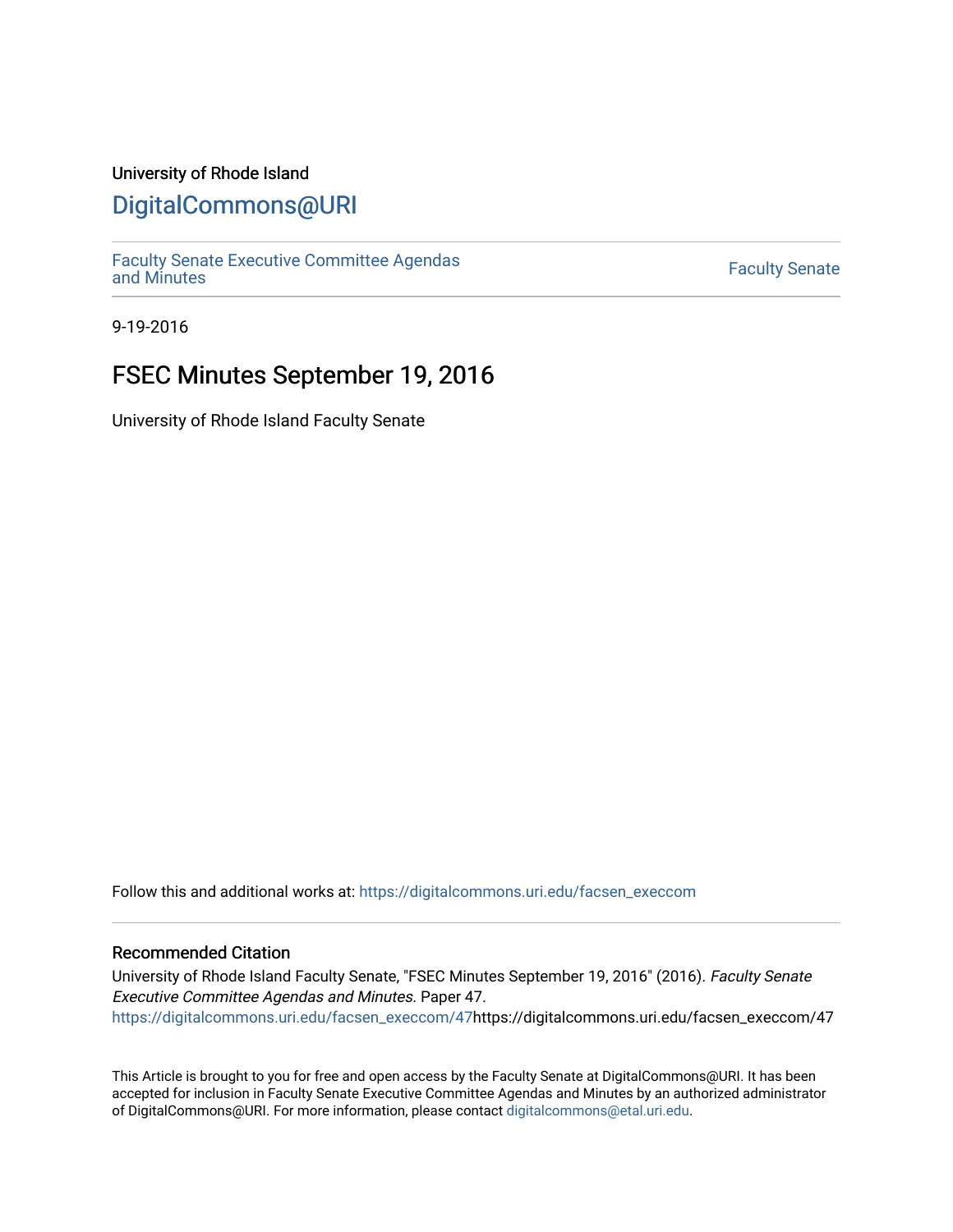# **THE UNIVERSITY** OF RHODE ISLAND

**FACULTY SENATE OFFICE**



#### **Faculty Senate Executive Committee Meeting #10 September 19, 2016 MINUTES**

- **1.** The meeting was called to order at 10:00 AM on Monday, September 19, 2016, in Library Conference Room B, Chairperson Sullivan presiding. Senators Byrd, Conley, Mahler, and Tsiatas were present. Senator Leonard was absent.
- **2.** Student Senate Academic Affairs Committee Chair Vanessa Garcia Polanco joined the meeting at 10:00 AM. Ms. Garcia Polanco said the Student Senate strives to be the representative voice of the student body. She said that the Academic Affairs Committee reviews academic concerns raised by students and wanted to join with the Faculty Senate in addressing the subject of academic complaints. She provided the FSEC members with the background regarding a process established by the Student Senate to receive academic complaints and concerns from students (the platform for the system is available online through the Student Senate website). She asked the FSEC to encourage faculty to add the following statement to their syllabi:

"The URI Student Senate Academic Affairs Committee advises students on academic rights and facilitates solutions to academic issues between faculty and administrators when students are unable to do so. Students have the right to submit concerns and complaints to the committee in order to facilitate conflict resolution and communicate student perspective on all matters relating to academic issues. Students can submit their concerns online at: <http://web.uri.edu/studentsenate/academiccomplaints/>".

Discussion followed. Ms. Garcia Polanco was asked to describe the number and kind of complaints received. She said that the most common complaint involved the final exam schedule. She asked the FSEC to also encourage faculty to add the Academic Exam Rights statement to their syllabi (http://web.uri.edu/studentsenate/academic-exam-rights/). FSEC members noted that the recommended faculty policy portion of the syllabus is already lengthy and discussed other options for disseminating the information including through SAKAI. The FSEC expressed concern for use of the language "facilitate conflict resolution" and discussed the role of the University Ombudsman. Ms. Garcia Polanco informed the FSEC that the Student Senate was also working on improving student employment and the affordability of books through the Bookstore. Ms. Garcia Polanco left the meeting at 10:45 AM.

**3.** Minutes from FSEC meeting #9, September 12, 2106 were approved.